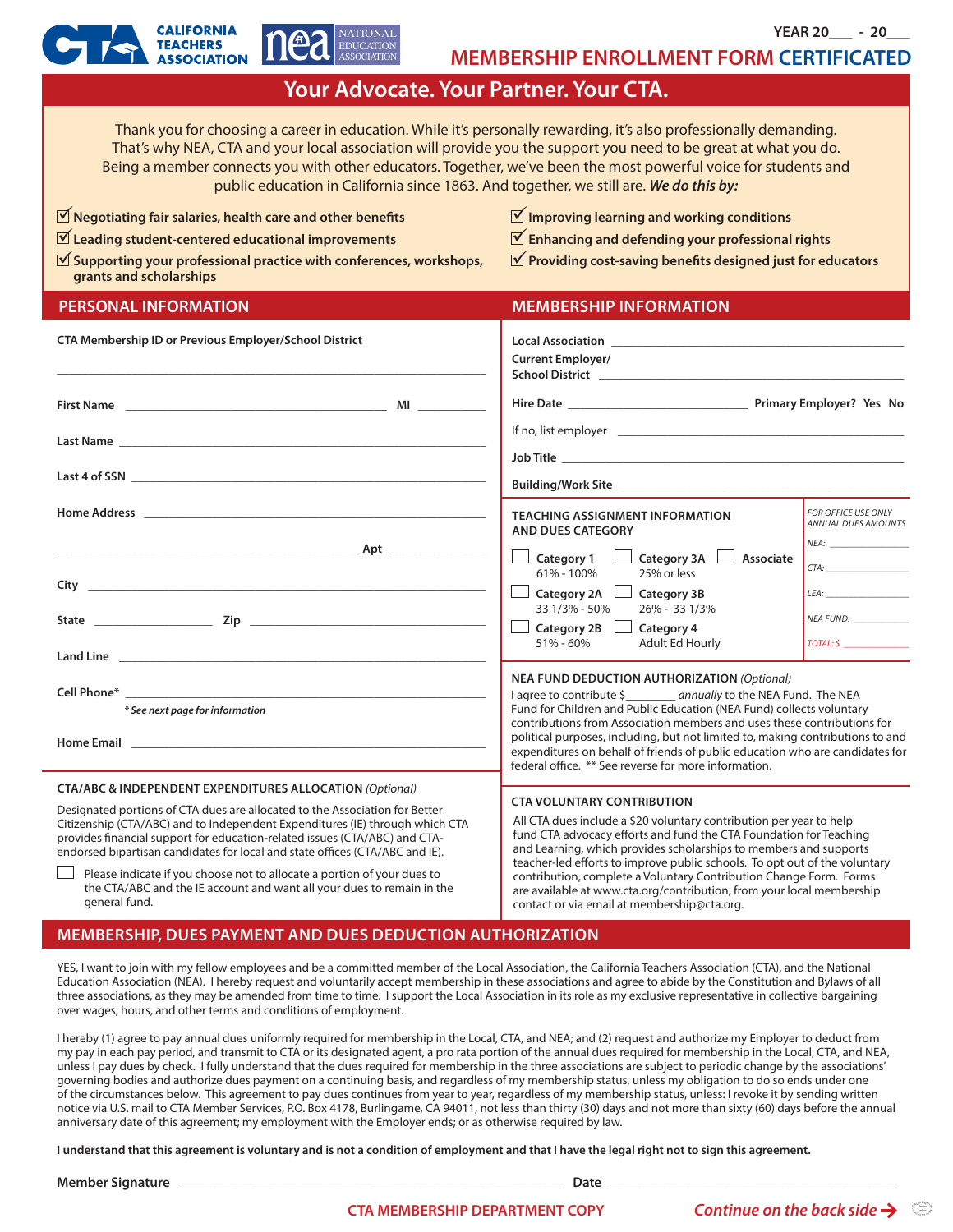| <b>DEMOGRAPHIC INFORMATION (Optional)</b>                                                                                                                                                                                                                                                                                                                                                                                                                                                  |                                                                                                                                                                                                                                                                                                                                                                                                                                                                                                                                                                                                                                                                                                                                                  |  |
|--------------------------------------------------------------------------------------------------------------------------------------------------------------------------------------------------------------------------------------------------------------------------------------------------------------------------------------------------------------------------------------------------------------------------------------------------------------------------------------------|--------------------------------------------------------------------------------------------------------------------------------------------------------------------------------------------------------------------------------------------------------------------------------------------------------------------------------------------------------------------------------------------------------------------------------------------------------------------------------------------------------------------------------------------------------------------------------------------------------------------------------------------------------------------------------------------------------------------------------------------------|--|
| Ethnicity<br>African American<br>Hispanic<br>Multi-Ethnic<br>American Indian/<br>Native Hawaiian/<br>Alaska Native<br>Asian<br>Pacific Islander<br>Caucasian<br>Other<br>Unknown                                                                                                                                                                                                                                                                                                           | Gender<br>Birthdate _<br>Female<br>(mm/dd/yyyy)<br>Male<br>Non-Binary<br>Social Media Used:<br>Instagram<br>Pinterest<br>Facebook<br>Twitter                                                                                                                                                                                                                                                                                                                                                                                                                                                                                                                                                                                                     |  |
| <b>HOW CAN WE BEST SUPPORT YOU? (Optional)</b>                                                                                                                                                                                                                                                                                                                                                                                                                                             |                                                                                                                                                                                                                                                                                                                                                                                                                                                                                                                                                                                                                                                                                                                                                  |  |
| $2.$ $lam:$<br>Already a member<br>Transferring from another district<br>Joining the Association today<br>Interested in receiving more information about membership<br>3. Your association provides supports and tools to ensure your<br>success with students. What tools/trainings would you like to<br>hear more about?<br>Classroom management (e.g. student<br>behavior, relationships with students)<br>Lesson planning<br>Working with mentors and coaches<br>Working with families | 4. Your association works to ensure that schools provide students<br>with opportunities to be successful. Which of the following<br>issues are most important to you?<br>Social and racial justice<br>Meeting the needs of students in poverty<br>Family and community engagement<br>Fully funded schools<br>Education policy - Contributing to critical decisions affecting<br>my students, school, and district<br>Political advocacy - Supporting education policies to<br>ensure all students have opportunities to succeed<br>5. Your association advocates for conditions that retain<br>high-quality educators for every student. Which of these are<br>you interested in learning about?<br>Salary<br>Educator Rights & Responsibilities |  |
| Collaborating with administrators and colleagues<br>Unpacking professional expectations<br>(e.g. evaluations, observations)                                                                                                                                                                                                                                                                                                                                                                | <b>Health Care Benefits</b><br>Pensions and Retirement Security<br><b>Student Debt and/or Finances</b><br><b>Stretching Your Paycheck</b><br><b>Working Conditions</b>                                                                                                                                                                                                                                                                                                                                                                                                                                                                                                                                                                           |  |

# **MORE INFORMATION**

\*By providing my phone number, I understand that the NEA and its affiliates including CTA, the Local, NEA Member Benefits, and NEA360 may use automated calling technologies and/or text message me on my cellular phone on a periodic basis. NEA and its affiliates will never charge for text message alerts. Carrier message and data rates may apply to such alerts. Text STOP in response to an NEA, CTA or Local text message to stop receiving the association's messages.

\*\*Only U.S. citizens or lawful permanent residents may contribute to the NEA Fund. Contributions to the NEA Fund are voluntary; making a contribution is neither a condition of employment nor membership in the Association, and members have the right to refuse to contribute without suffering any reprisal. Although the NEA Fund requests an annual contribution of \$50, this is only a suggestion. A member may contribute more or less than the suggested amount, or may contribute nothing at all, without it affecting his or her membership status, rights or benefits in NEA or any of its affiliates. Contributions to the NEA Fund are not deductible as charitable contributions for federal income tax purposes. Federal law requires political committees to report the name, mailing address, occupation, and name of employer for each individual whose contributions aggregate in excess of \$200 in a calendar year.